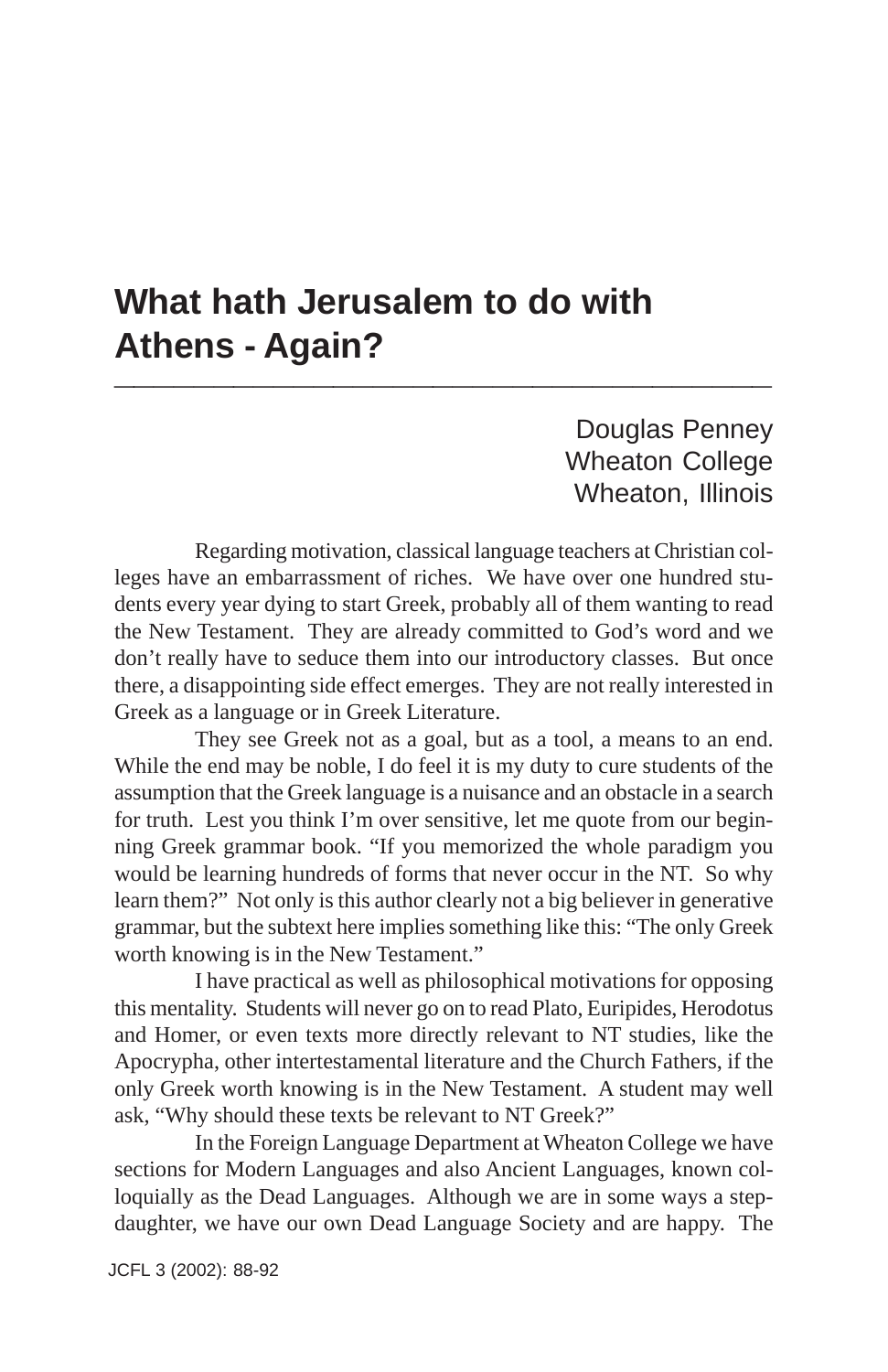## *Penney*

modern people do up to date pedagogy. They abhor grammar and translation drill. While we dead language types have only recently graduated from chalk to the scented marker, they use many media. They have TVs and cable connections to various foreign broadcasts. They use CDs in class and now DVDs. (Homer, as far as we know, never burned a CD). They subscribe to foreign newspapers. They require overseas immersion programs for their majors. In short they have a wealth of avenues for exposing themselves to and even living in the culture which sustains their language in its various forms.

By contrast, we dead language types have no culture (well, no surviving culture), no ancient newspapers, a few lyrics, but no music, just a few plays, some verbose philosophers and also theologians and some delightful story-tellers. But we have very little to make these peoples' world come alive, nothing to make the convictions of their world view convincing to us. The only form of our dead languages which survives is written and we can't even argue intelligently about the correct pronunciation of anything. While this freedom may attract the articulatorily challenged student, what it really means is that these are not dead languages, they are extinct. Even if we could resurrect the language corpse, its world has moved on. The environment will no longer sustain them. The world is different now.

Modern language teachers share amusing anecdotes about student's word substitution errors. In dead languages, wedded as we often are to one-way translation, we easily fall victim to a word-for-word substitution method which works well enough that many never question the philosophy. Dead languages are reduced to an arcane algebra in which the lexicon supplies potential solutions for variables in an equation which, when solved, leads inevitably to some meaningful result. As if all we need to do is substitute new words for old—ours for theirs.

To counter this, I try to communicate to students that words in dictionaries are like specimens in a museum drawer, which is fine for taxonomists, but that as language learners and users we must be more like animal behaviorists or field biologists. We want to observe what words do in various situations, not stuffed in a drawer. What is the word's range of meanings? How does its meaning change over time? How does it react to a changing environment (a different context)? Can you use it in this situation?

Nothing communicates the importance of these questions to students like the experience of seeing the meaning of a text shift after the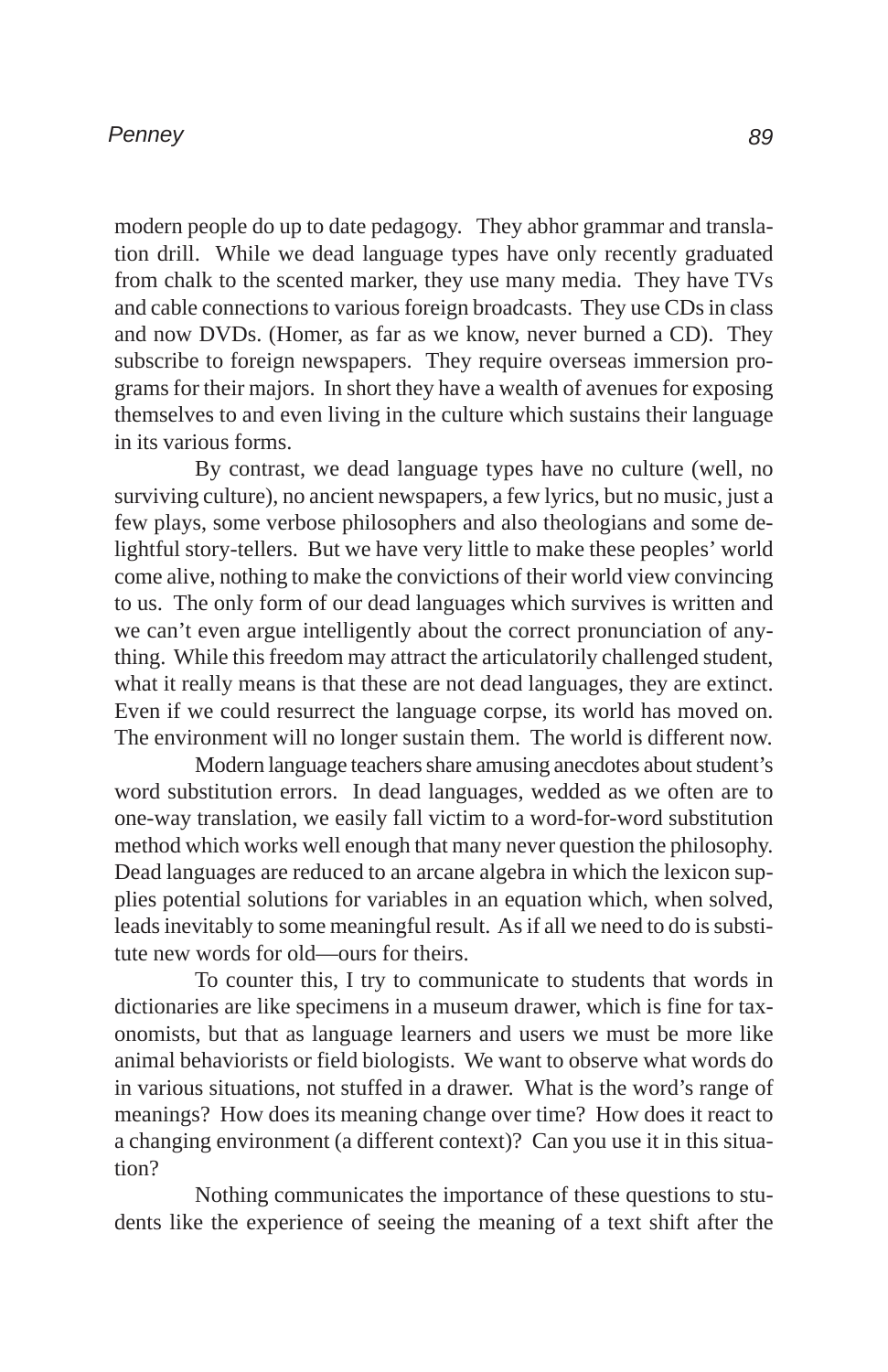cultural context of a word in one text is revealed by seeing the same word in another context. Over the years I have come to rely heavily on this method - creating lexicographical tension by juxtaposing vocabulary and texts (usually a "pagan" one and a "sacred one). I also try to highlight the dangers of our own failure to recognize how profoundly different ancient authors are from us, and ultimately how potentially different our meaning is from theirs. A few examples will illustrate how such light dawns.

The author of the book of Acts and the author of the *Odyssey* might seem to have little in common, but this is misleading. Luke outlines succinctly how his book will unfold, "you shall be my witnesses in Jerusalem and in all Judea and Samaria and to the *farthest* part of the earth" (Acts 1:8). Place this text side by side with the opening lines of Homer's *Odyssey* (1.23) which explain that the return of Odysseus is uneventful early on because Poseidon, who rages against him unceasingly, is away receiving sacrifices among Ethiopians, the *farthermost* of men. As his audience already recognized in Luke's echo of Homer's words,<sup>1</sup> it also suddenly dawns on us that the story of the Ethiopian eunuch marks the point where the Gospel goes to the farthest part the earth.

When students discover that our Advanced Koiné Readings class focuses on non-canonical texts rather than biblical ones, I often meet with initial resistance. After a steady diet of Gospels and Paul for three semesters, it makes good pedagogical sense to read unfamiliar texts, but even more important, this non-canonical literature is the literary backdrop familiar to all NT writers. Shouldn't all NT readers also be familiar with it?

The book of Tobit shows repeatedly how important the cultural and religious context of the Diaspora is for reading the New Testament. Tobit is the patriarch of a pious Jewish family. The father, sends his son, Tobias, on a journey to recover the family's investments. Tobias and his travelling companion, Brother Azariah, meet Tobias' distant cousin in Ecbatana. Sarah is an only daughter, whom Tobias is next in line to marry. Coincidentally, he will also inherit her family's considerable fortune. Regrettably, Sarah has been married seven times, and each time the groom has died in the bridal chamber before consummating the union. Azariah explains that the demon Asmodeus is in love with Sarah and will not harm her but kills any who approach her.

Shift now to Matthew 22, where the Sadducees approach Jesus with a question about a woman who had seven husbands. This is no longer a hypothetical trap concocted by crafty lawyers, but a question that might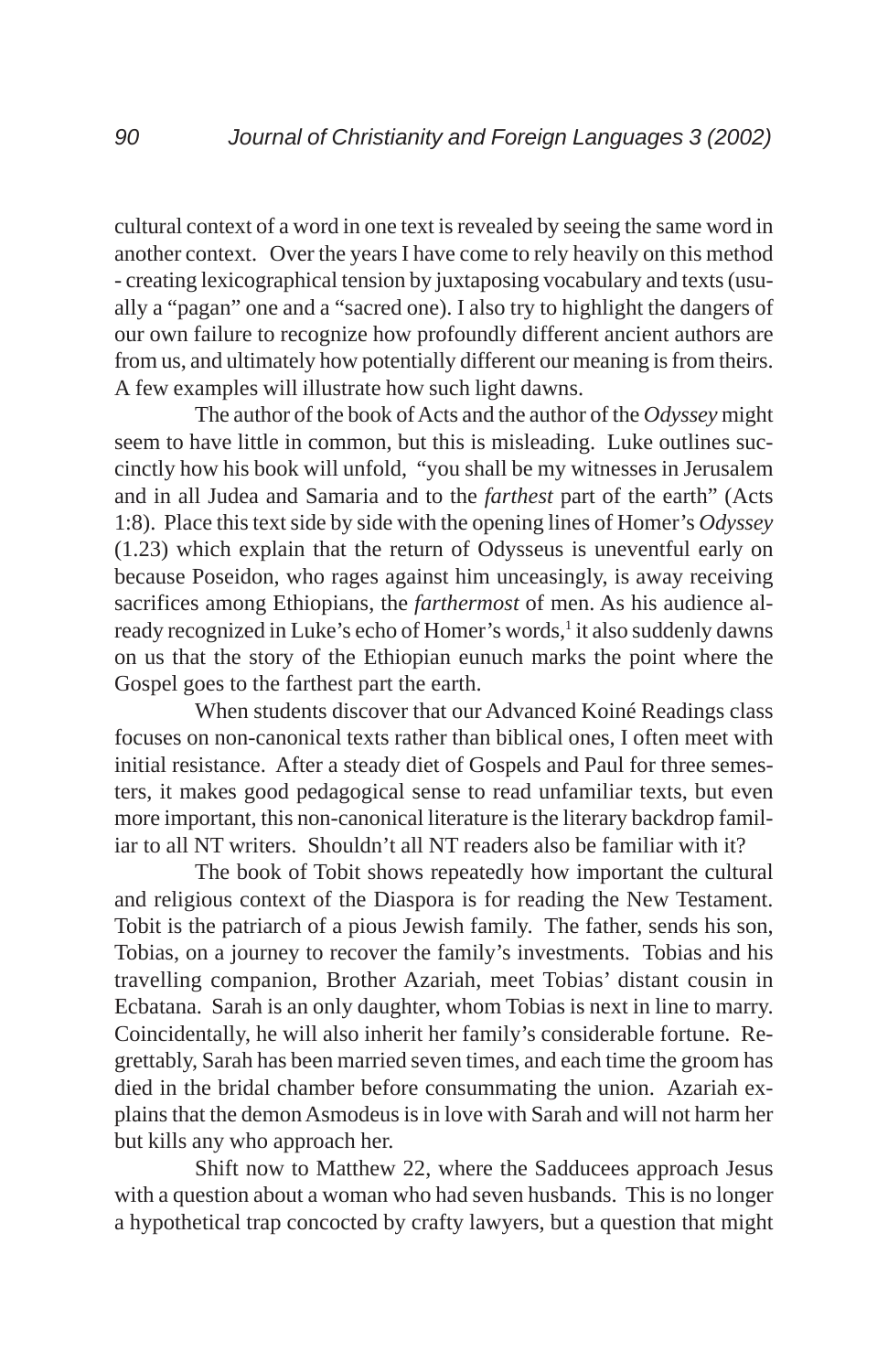occur to any thoughtful reader of sacred literature in a story familiar to all of Jesus contemporaries. But there is more.

Before his trip, Tobias' father gives a farewell speech. "Honor your mother because she faced many dangers for you while you were still in the womb." The phrase "dangers in the womb" opens a window on the notso-ancient fears and dangers accompanying childbirth. Magic texts and protective amulets from the period elaborate the many evils with which Lilith and the Devil afflicted pregnant or nursing women. If we now turn to Rev 12 where the dragon lurks to devour the child of the woman we see that John has couched the hostilities between the Redeemer child and Evil in the metaphor (familiar to his audience) of the very real dangers. To those in the ancient world, redemption was as much at risk at the nativity as at the cross.

At the end of the story, when Tobias returns home, he discovers that his travelling companion, Brother Azariah, has actually been an angel. The angel chides Tobias for not noticing that he never ate any food. Apparently it was common knowledge in the ancient world that angels do not eat food (the way everyone today knows that vampires don't reflect in mirrors). Armed with this knowledge about angelic habits, the simple request of the risen Christ in Luke 24:41 "Do you have any thing to eat?" becomes a powerful anti-gnostic polemic. Luke's clear message to his contemporaries is: You cannot believe, as some early Christians want to, that Jesus is merely some kind of angel.

Who can debate the value and necessity of this background for the New Testament? The Gospel can neither exist nor be understood in a cultural vacuum. Literature needs other literature to makes sense. God has couched his word in literature. One must not read the Bible in a literary void. Such connections in the world of Koiné might be expected, but even the classics make their own contribution.

The Biblical authors are not twenty-first century thinkers, nor do they have a sixteenth century reformation or scholastic outlook. They are full-fledged members of the ancient world, a world whose context is only minimally explained within the Bible itself. Yes, Jerusalem needs Athens, if only to make clear what Jerusalem means.

I do not suggest that our readings of the foreign literature we call the Bible are often wrong. I do want to warn that there is a peril inherent in our assumed familiarity with it. We run the risk, especially in extinct languages and cultures, of reading out of context. With the native speakers all